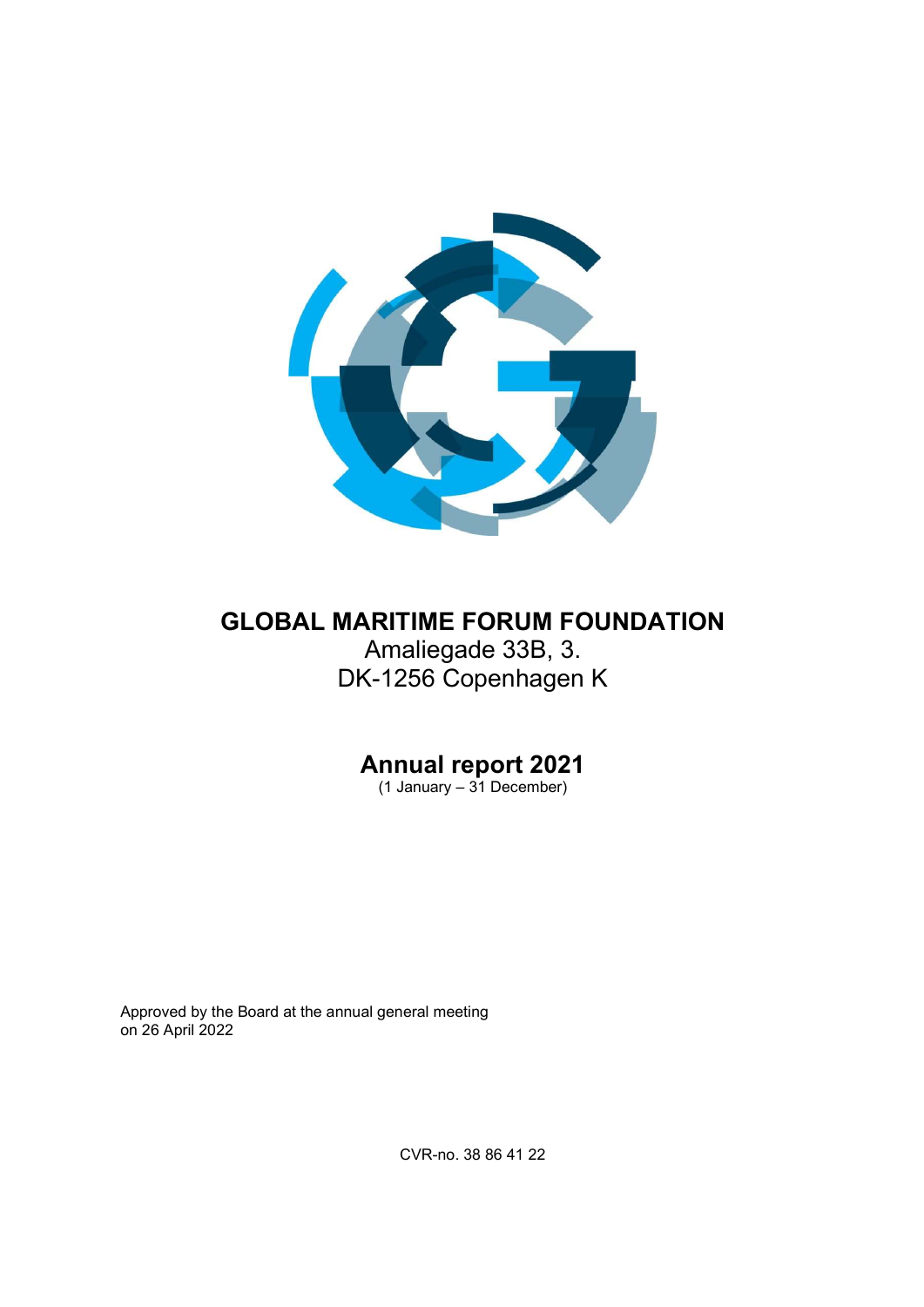## TABLE OF CONTENTS

| STATEMENT BY MANAGEMENT ON THE ANNUAL REPORT | 3               |
|----------------------------------------------|-----------------|
| <b>INDEPENDENT AUDITOR'S REPORT</b>          | 4               |
| <b>MANAGEMENT'S REVIEW</b>                   | 6               |
| <b>About the Foundation</b>                  | 6               |
| Operating review                             | 9               |
| FINANCIAL STATEMENTS 1 JANUARY - 31 DECEMBER | 12 <sup>2</sup> |
| <b>Accounting policies</b>                   | 12              |
| Income statement                             | 17              |
| <b>Balance sheet</b>                         | 18              |
| Statement of changes in equity               | 20              |
| <b>Notes</b>                                 | 21              |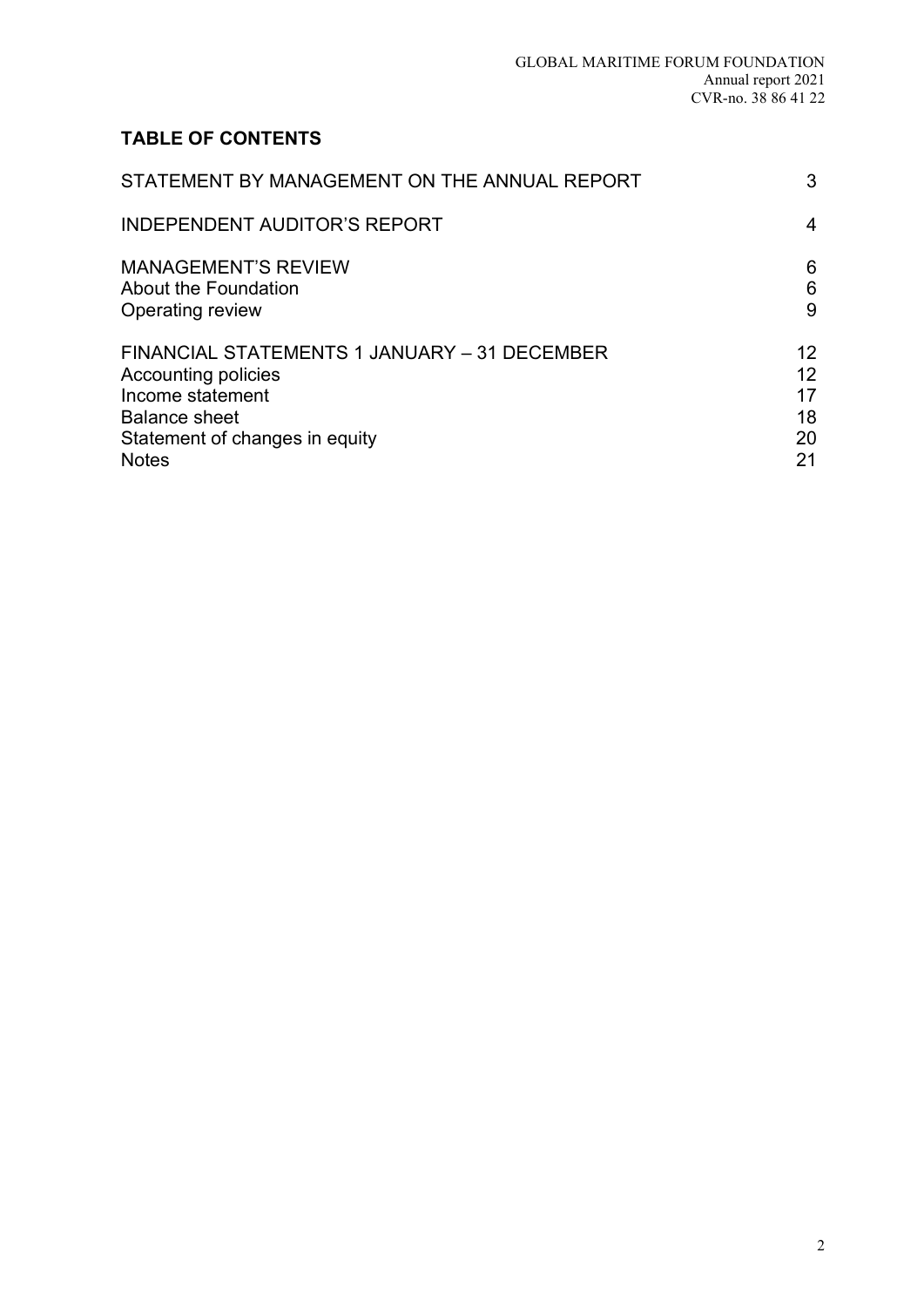## STATEMENT BY MANAGEMENT ON THE ANNUAL REPORT

Today, the Board of Directors and the Executive Board have discussed and approved the annual report of Global Maritime Forum Foundation for the financial year 1 January – 31 December 2021.

The annual report has been prepared in accordance with the Danish Financial Statements Act.

In our opinion, the financial statements give a true and fair view of the financial position of the Foundation at 31 December 2021 and of the results of the Foundations operations for the financial year 1 January – 31 December 2021.

Further, in our opinion, the Management's review gives a fair review of the matters discussed in the Management's review.

We recommend that the annual report be approved at the annual general meeting.

Copenhagen, 26 April 2022

Executive Board:

| Johannah Christensen<br><b>Chief Executive Officer</b> | Kasper Emil Søgaard<br><b>Managing Director</b> | <b>Michael Søsted</b><br><b>Managing Director</b> |
|--------------------------------------------------------|-------------------------------------------------|---------------------------------------------------|
| <b>Board of Directors:</b>                             |                                                 |                                                   |
| <b>Peter Stokes</b><br>Chairman                        | <b>Randy Chen</b><br>Deputy chairman            | Jan Dieleman                                      |
| <b>Claus Michael Valentin</b><br>Hemmingsen            | Christine Kung Wai Loh                          | <b>Oivind Lorentzen III</b>                       |
| Antonios Papadimitriou                                 | Michael Alexander<br><b>James Parker</b>        |                                                   |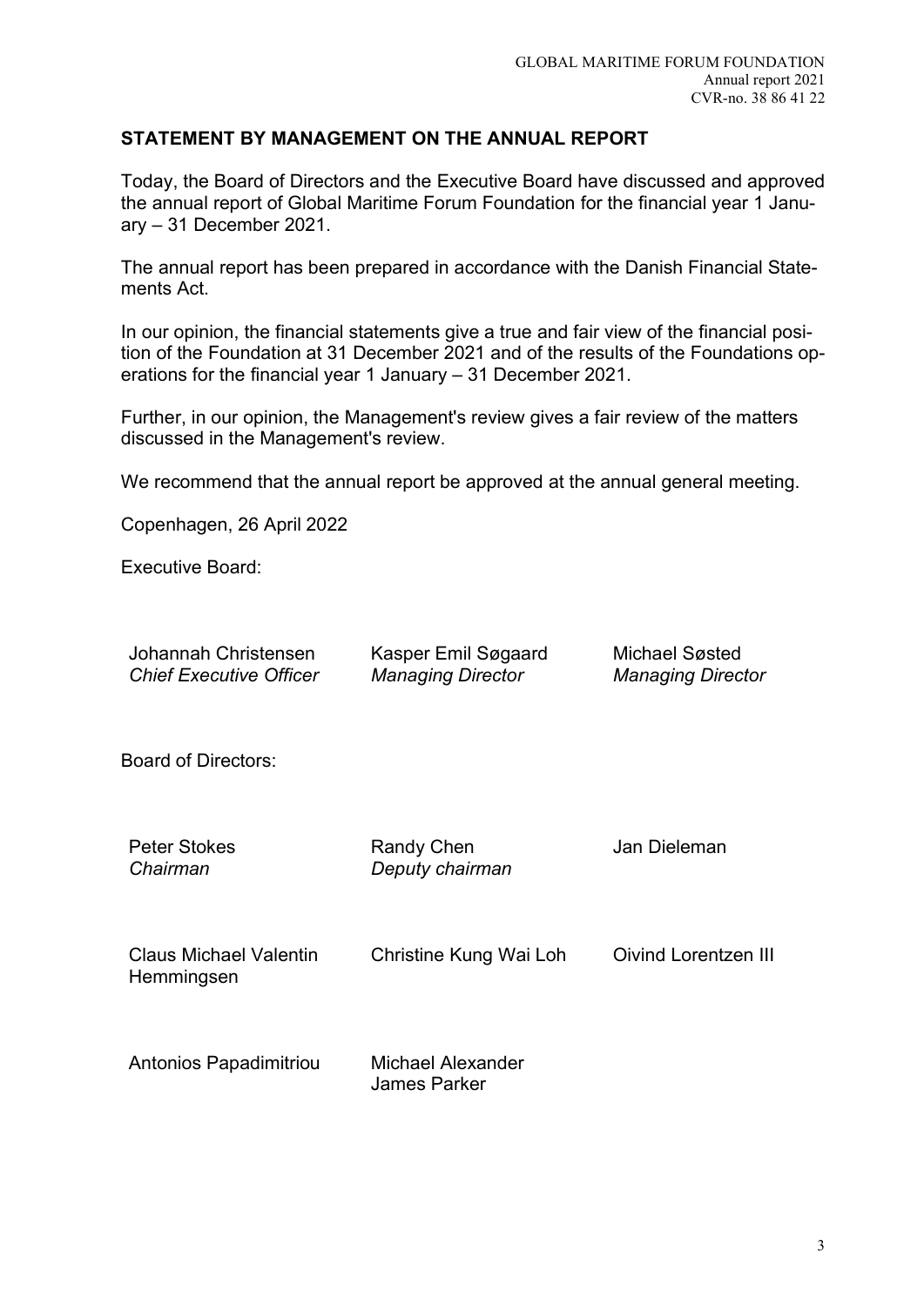## INDEPENDENT AUDITOR'S REPORT

#### To the Board of Directors of Global Maritime Forum Foundation

#### Opinion

We have audited the financial statements of Global Maritime Forum Foundation for the financial year 1 January – 31 December 2021, which comprise income statement, balance sheet, statement of changes in equity, notes and accounting policies. The financial statements are prepared in accordance with the Danish Financial Statements Act.

In our opinion, the financial statements give a true and fair view of the financial position of the Foundation at 31 December 2021 and of the results of the Foundation's operations for the financial year 1 January – 31 December 2021 in accordance with the Danish Financial Statements Act.

#### Basis for opinion

We conducted our audit in accordance with International Standards on Auditing (ISAs) and additional requirements applicable in Denmark. Our responsibilities under those standards and requirements are further described in the "Auditor's responsibilities for the audit of the financial statements" section of our report. We believe that the audit evidence we have obtained is sufficient and appropriate to provide a basis for our opinion.

#### Independence

We are independent of the Foundation in accordance with the International Ethics Standards Board for Accountants' International Code of Ethics for Professional Accountants (IESBA Code) and the additional ethical requirements applicable in Denmark, and we have fulfilled our other ethical responsibilities in accordance with these requirements and the IESBA Code.

#### Management's responsibilities for the financial statements

Management is responsible for the preparation of financial statements that give a true and fair view in accordance with the Danish Financial Statements Act and for such internal control as Management determines is necessary to enable the preparation of financial statements that are free from material misstatement, whether due to fraud or error.

In preparing the financial statements, Management is responsible for assessing the Foundation's ability to continue as a going concern, disclosing, as applicable, matters related to going concern and using the going concern basis of accounting in preparing the financial statements unless Management either intends to liquidate the Foundation or to cease operations, or has no realistic alternative but to do so.

#### Auditor's responsibilities for the audit of the financial statements

Our objectives are to obtain reasonable assurance as to whether the financial statements as a whole are free from material misstatement, whether due to fraud or error, and to issue an auditor's report that includes our opinion. Reasonable assurance is a high level of assurance, but is not a guarantee that an audit conducted in accordance with ISAs and additional requirements applicable in Denmark will always detect a material misstatement when it exists. Misstatements can arise from fraud or error and are considered material if, individually or in the aggregate, they could reasonably be expected to influence the economic decisions of users taken on the basis of the financial statements.

As part of an audit conducted in accordance with ISAs and additional requirements applicable in Denmark, we exercise professional judgement and maintain professional scepticism throughout the audit. We also:

 Identify and assess the risks of material misstatement of the financial statements, whether due to fraud or error, design and perform audit procedures responsive to those risks and obtain audit evidence that is sufficient and appropriate to provide a basis for our opinion. The risk of not detecting a material misstatement resulting from fraud is higher than for one resulting from error, as fraud may involve collusion, forgery, intentional omissions, misrepresentations or the override of internal control.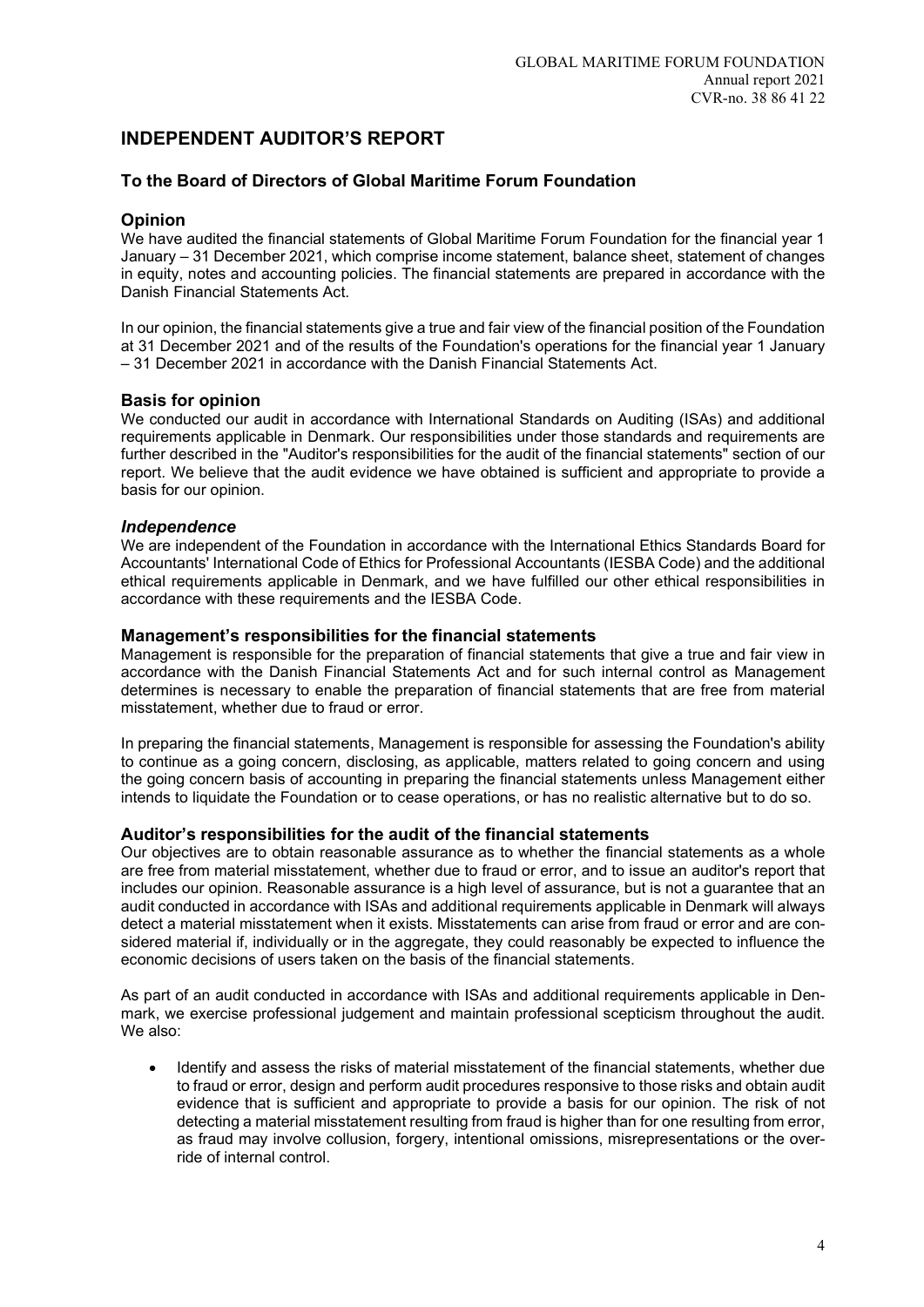## INDEPENDENT AUDITOR'S REPORT

- Obtain an understanding of internal control relevant to the audit in order to design audit procedures that are appropriate in the circumstances, but not for the purpose of expressing an opinion on the effectiveness of the Foundation's internal control.
- Evaluate the appropriateness of accounting policies used and the reasonableness of accounting estimates and related disclosures made by Management.
- Conclude on the appropriateness of Management's use of the going concern basis of accounting in preparing the financial statements and, based on the audit evidence obtained, whether a material uncertainty exists related to events or conditions that may cast significant doubt on the Foundation's ability to continue as a going concern. If we conclude that a material uncertainty exists, we are required to draw attention in our auditor's report to the related disclosures in the financial statements or, if such disclosures are inadequate, to modify our opinion. Our conclusions are based on the audit evidence obtained up to the date of our auditor's report. However, future events or conditions may cause the Foundation to cease to continue as a going concern.
- Evaluate the overall presentation, structure and contents of the financial statements, including the note disclosures, and whether the financial statements represent the underlying transactions and events in a manner that gives a true and fair view.

We communicate with those charged with governance regarding, among other matters, the planned scope and timing of the audit and significant audit findings, including any significant deficiencies in internal control that we identify during our audit.

#### Statement on the Management's review

Management is responsible for the Management's review.

Our opinion on the financial statements does not cover the Management's review, and we do not express any form of assurance conclusion thereon.

In connection with our audit of the financial statements, our responsibility is to read the Management's review and, in doing so, consider whether the Management's review is materially inconsistent with the financial statements or our knowledge obtained during the audit, or otherwise appears to be materially misstated.

Moreover, it is our responsibility to consider whether the Management's review provides the information required under the Danish Financial Statements Act.

Based on the work we have performed, we conclude that the Management's review is in accordance with the financial statements and has been prepared in accordance with the requirements of the Danish Financial Statements Act. We did not identify any material misstatement of the Management's review.

Copenhagen, 26 April 2022 EY Godkendt Revisionspartnerselskab CVR-no. 30 70 02 28

Thomas Bruun Kofoed State Authorised Public Accountant mne28677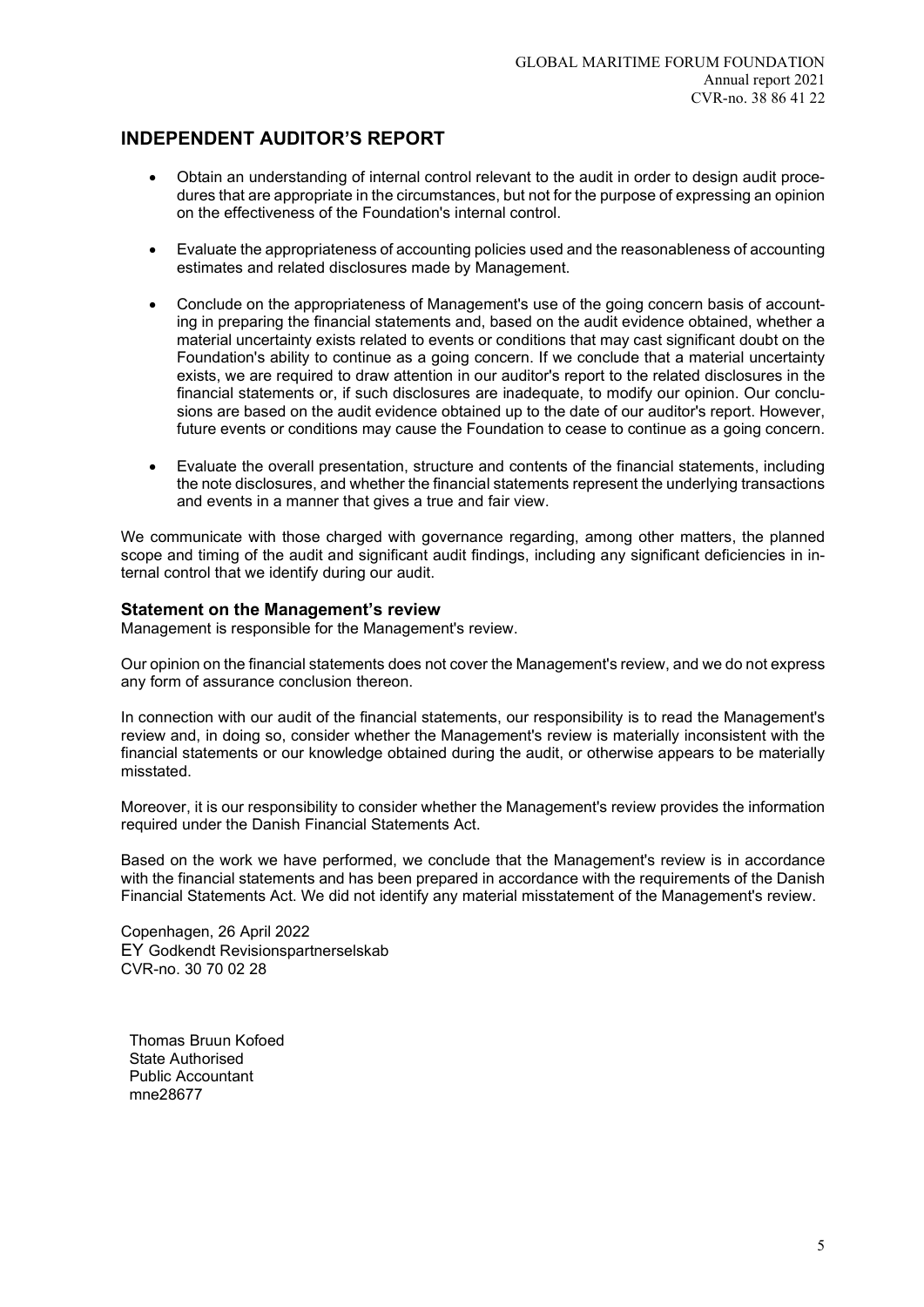## About the Foundation

Global Maritime Forum Foundation Amaliegade 33 B, 3. DK-1256 Copenhagen K

| Phone:  | +45 38 40 18 00              |
|---------|------------------------------|
| E-mail: | info@globalmaritimeforum.org |
|         |                              |

| CVR-no:         | 38 86 41 22             |
|-----------------|-------------------------|
| Founded:        | 10 July 2017            |
| Financial year: | 1 January – 31 December |

## Executive Board

Ms. Johannah Christensen (born 1972) Chief Executive Officer

Mr. Kasper Søgaard (born 1976) Managing Director, Head of Institutional Strategy and Development

Mr. Michael Søsted (born 1975) Managing Director, Head of Operations and Finance

## Board of Directors

Mr. Peter Stokes, Chairman (born 1950).

Elected to the Board of Directors on 10 July 2017. Current period expires in April 2022.

Senior Adviser and Head of Shipping at Lazard until his retirement in March 2021. Member of the Board of Directors of Caravel Shipping Ltd., a non-executive director of Ultragas ApS until its acquisition by Navigator Holdings Ltd. in August 2021.

Thereafter non-executive director of Navigator Holdings Ltd. Member of the advisory board of Ultranav. Senior adviser at Oak Hill Advisors LLP.

Competences within the maritime industry, finance, investment, strategic planning, and communication.

Peter Stokes is considered an independent member of the Board of Directors.

Mr. Randy Chen, Deputy Chairman (born 1973).

Elected to the Board of Directors on 10 July 2017. Current period expires in April 2022.

Director and Vice Chairman at Wan Hai Lines. Deputy chairman and director at UK P&I Club and member of the Board of Directors of Interasia Lines, NIS Holdings, Commercial Management Limited, Mission Possible Partnership, Core Power and S-One.

Competences within the maritime industry, finance, general management, strategic planning, and emerging markets.

Randy Chen is not considered an independent member of the Board of Directors, since Wan Hai Lines is a partner to the Global Maritime Forum.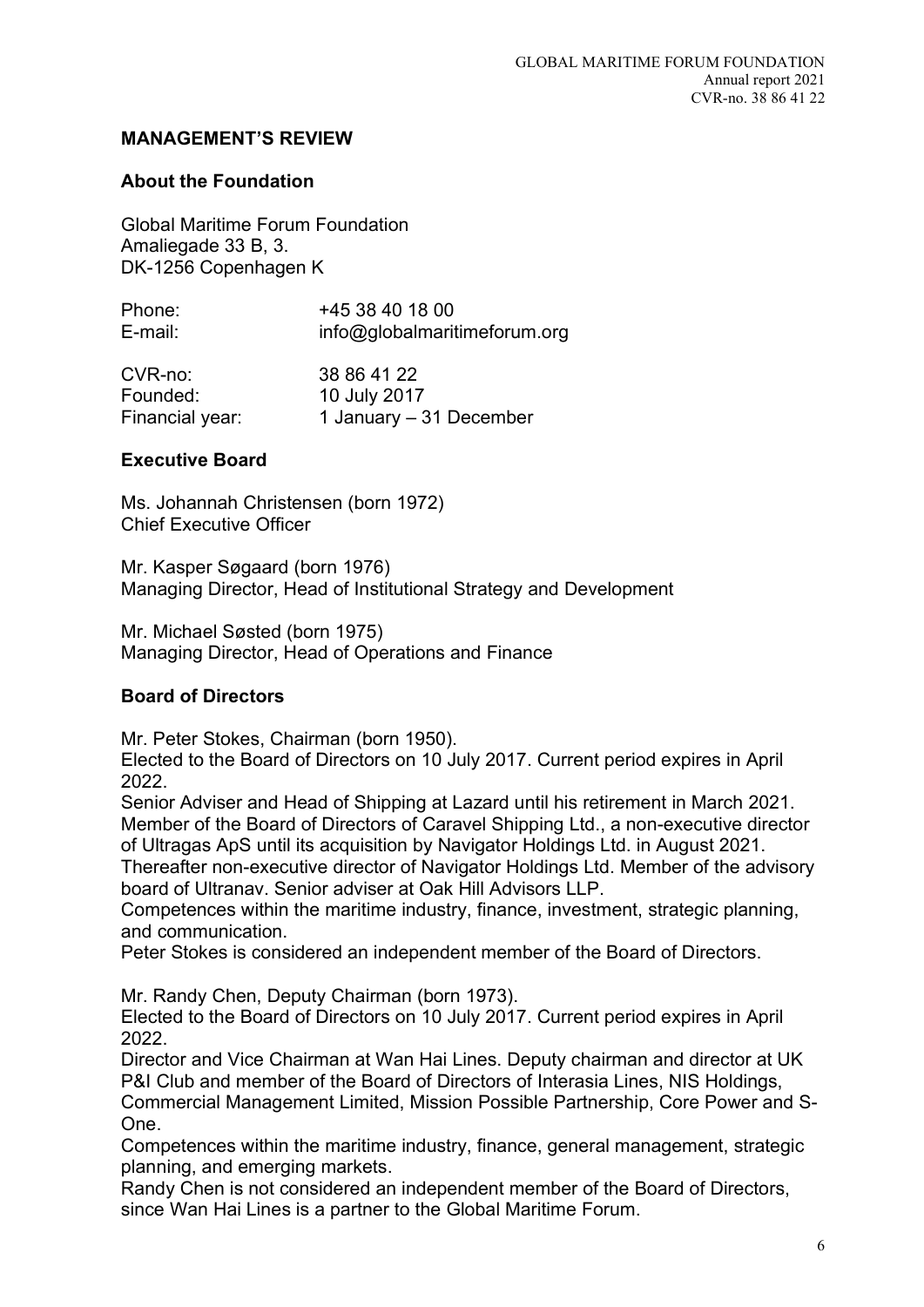## Board of Directors (continued)

Mr. Jan Dieleman (born 1973).

Elected to the Board of Directors on 26 March 2020. Current period expires in April 2022.

President at Cargill Ocean Transportation. Director at Great Wave Navigation, Chair of the Sea Cargo Charter Association, and Member of the Advisory Board of Lloyds Register.

Competences within the maritime industry, finance, general management, strategic planning, and emerging markets.

Jan Dieleman is not considered an independent member of the Board of Directors as Cargill Ocean Transportation is a partner to the Global Maritime Forum.

Mr. Claus Michael Valentin Hemmingsen (born 1962).

Elected to the Board of Directors on 26 March 2020. Current period expires in April 2022.

CEO and owner of CVH Consulting Aps. Chairperson of the Boards at DFDS, HusCompagniet, Innargi and Maersk Drilling. Member of the Boards at A.P. Moller Holding, The A.P. Moller Foundations, MMM Center for Zero Carbon Shipping and Bacher Workwear.

Competences experiences particularly from within the maritime and offshore drilling industries, incl. M&A, commercial and general management, operational expertise, strategic planning, HSSE & Sustainability, and emerging markets.

Claus Michael Valentin Hemmingsen is considered an independent member of the Board of Directors.

Ms. Christine Kung Wai Loh (born 1956).

Elected to the Board of Directors on 2 October 2018 and reelected in April 2021. Current period expires in April 2023.

Chief Development Strategist at Institute for the Environment, The Hong Kong University of Science and Technology. Visiting Professor at Anderson School of Management, University of California. Member of the board of the Robert HN Ho Family Foundation and CDP Worldwide. Member of BASF Stakeholder Advisory Council. Member of HSBC's Climate Advisory Panel. Consultant to the HKSAR Government on research relevant to the Greater Bay Area's environmental policies.

Competences within the maritime industry, academia, public administration, strategic planning, emerging markets and multi stakeholder engagement.

Christine Kung Wai Loh is considered an independent member of the Board of Directors.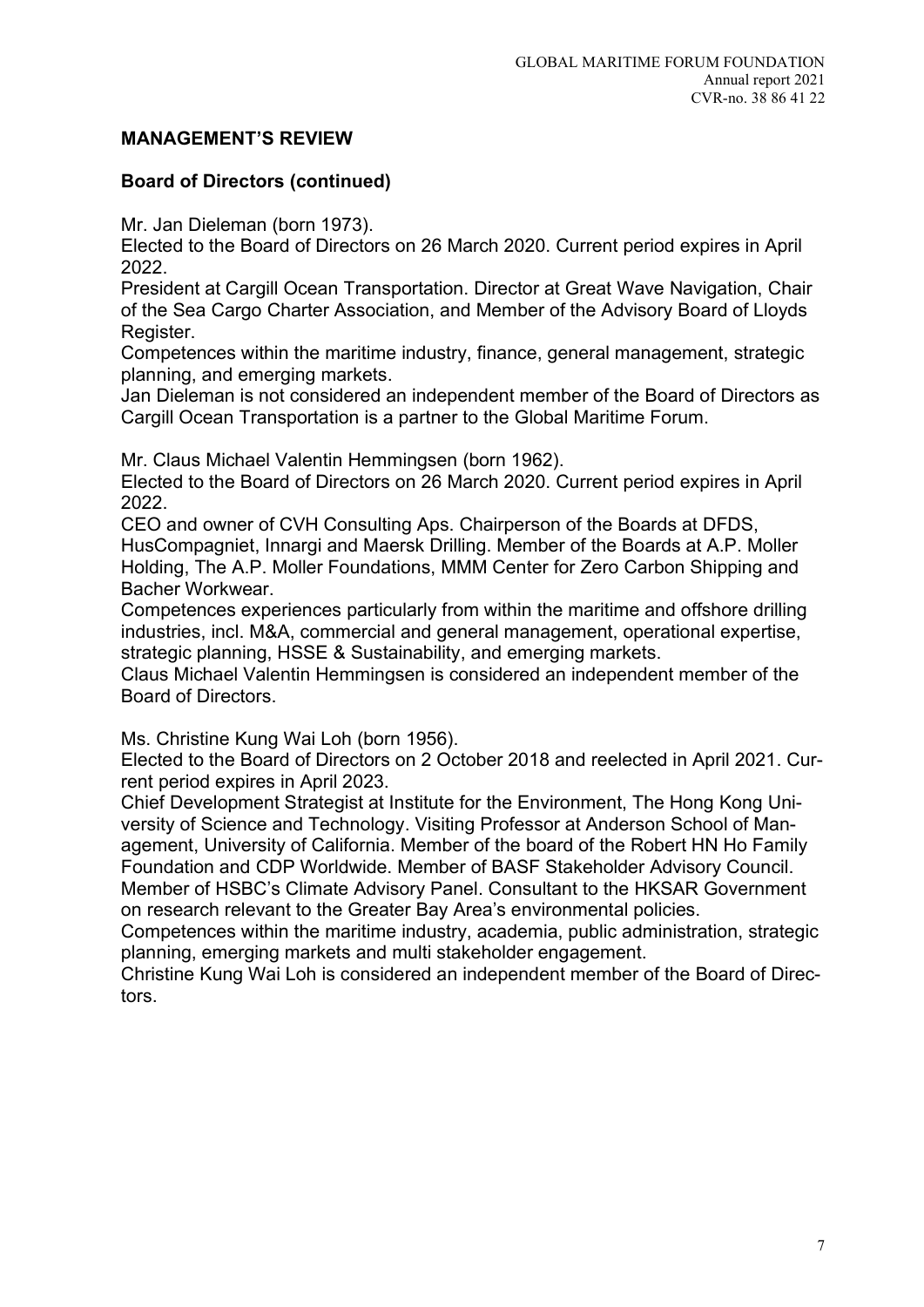## Board of Directors (continued)

Mr. Oivind Lorentzen III (born 1950).

Elected to the Board of Directors on 10 July 2017. Current period expires in April 2022.

Managing director of Northern Navigation LLC. Member of the Board of Dorian LPG LTD and a member of the advisory committee of the David Rockefeller Center for Latin America Affairs (Harvard University) and of the Council on Foreign Relations. He is a founding sponsor and retired Chairman of the Northern Shipping Funds as well as retired Vice Chairman and CEO of SEACOR Holdings. He has also served as Director of Genesee & Wyoming, Inc (rail), Era Group, Inc (aviation), Blue Danube, Inc. (inland river), as well as, Managing Director of Lorentzen Empreeendimentos S. A.,Rio de Janeiro (paper pulp and shipping).

Competences within the maritime industry, general management, strategic planning, and emerging markets.

Oivind Lorentzen III is considered an independent member of the Board of Directors.

Mr. Antonios Papadimitriou (born 1955).

Elected to the Board of Directors on 26 March 2020. Current period expires in April 2022.

President and Treasurer of the Board of Directors of the Onassis Foundation. Founding Partner of A.S. Papadimitriou and Partners Law Firm. Lawyer to the Supreme Court of Athens.

Competences within the maritime industry, law, finance, general management, and strategic planning.

Antonios Papadimitriou is not considered an independent member of the Board of Directors as the Onassis Foundation is a partner to the Global Maritime Forum.

Mr. Michael Alexander James Parker (born 1956).

Elected to the Board of Directors on 10 July 2017. Current period expires in April 2022.

Chairman, Global Shipping, Logistics & Offshore at Citi. Chairman EMEA Corporate Banking, Vice Chairman EMEA Global Banking. Chairman of the Poseidon Principles Association. Member of the Advisory Board of London International Shipping Week Competences within the maritime industry, finance, general management, and strategic planning.

Michael Alexander James Parker is considered an independent member of the Board of Directors.

## Auditor

EY Godkendt Revisionspartnerselskab Dirch Passers Allé 36 DK-2000 Frederiksberg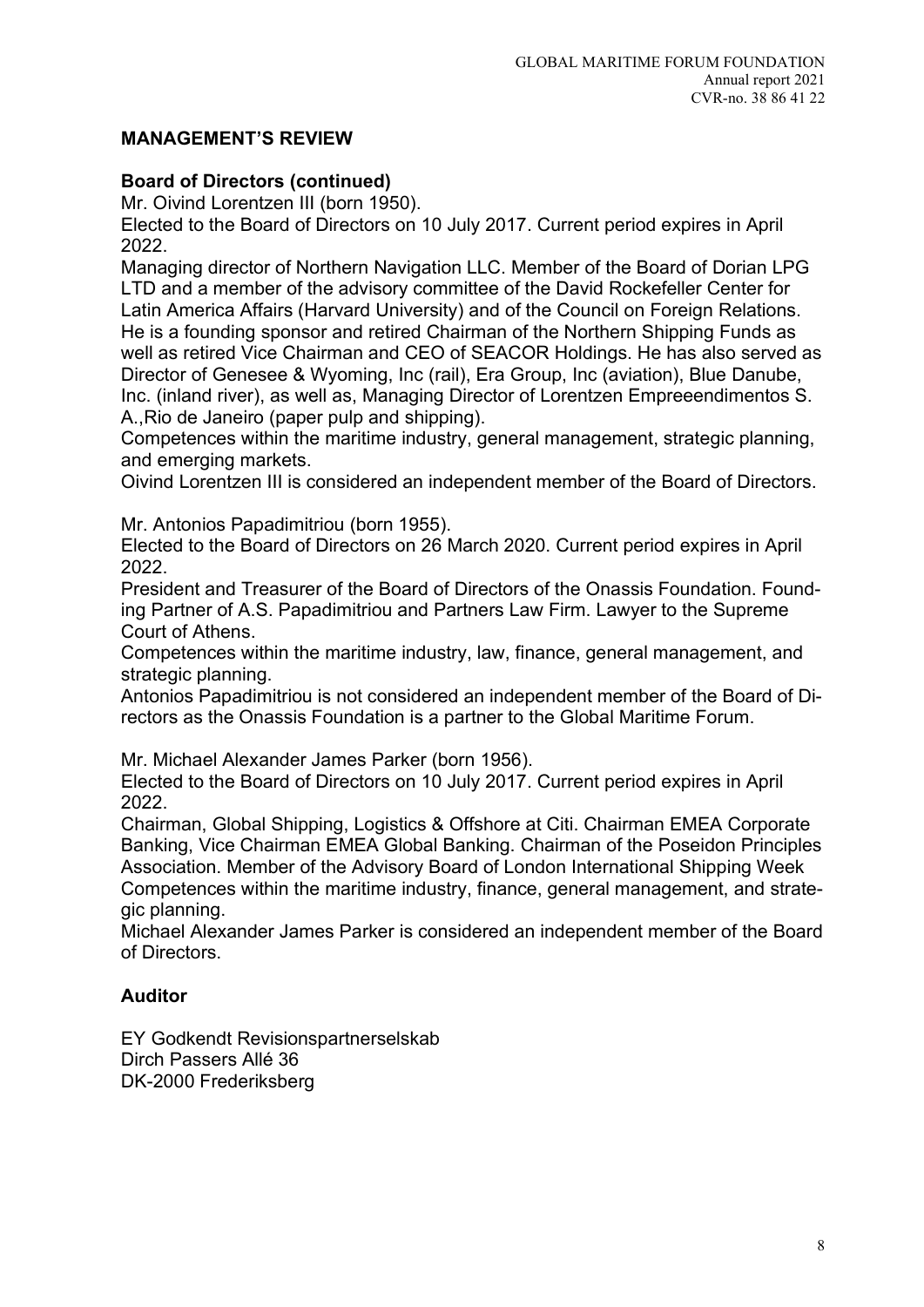## Operating review

### Primarily activities

The Foundation is committed to shaping the future of global seaborne trade to increase sustainable long-term economic development and human wellbeing.

To serve its mission, the Foundation convenes leaders from across the maritime community with policy makers, NGOs, experts and other influential decision-makers and opinion shapers from all geographies in a community to discuss common challenges and to work together on developing new solutions and recommendations for action.

In order to do so, the Foundation identifies, develops and shares new insights and key issues on the global agenda and facilitates collaborative projects and initiatives that can deliver long-term impact and sustainable change.

The Foundation is independent of political and commercial interests and operates in full respect of the important role played by governments and international institutions.

The profits of the Foundation are allocated at the discretion of the Board of Directors and are used in connection with the Foundation's own activities and to maintain and develop it's activities on a long-term basis. Available funds are distributed as grants to support the objectives of the Foundation. No grants have been distributed in 2021.

#### Activities and financial developement

Being a convener for top-level decisions-makers in and around the maritime industry, which very much relies on stakeholders coming together to collaborate on shared challenges, COVID-19 continued to represent an obstacle.

Despite the pandemic, 2021 has successfully followed up on the breakthrough in 2019 and 2020 for the Global Maritime Forum as a recognized platform for collaborative action. With the Annual Summit, the involvement in COP26 in Glasgow, the launch of Poseidon Principles Marine Insurance, the continued work in the Getting to Zero Coalition and the continued prominence of the Poseidon Principles, the Sea Cargo Charter, the Neptune Declaration, leadership group on inclusion and diversity, the Global Maritime Issues Monitor and the Future Maritime Leaders essay competition, the Global Maritime Forum has been able to achieve the goals set out at the beginning of the year.

Specifically on the Annual Summit in London, the event was a complex undertaking due to the uncertainty created by Covid-19, and the decision to add a virtual component to the Summit at a late stage to make sure that stakeholders outside of Europe could join the discussions. Despite the challenges, the Summit and accompanying events received very positive feedback and is considered to be an important success.

The decision to add an virtual componenent into the Annual Summit and thus lower the number of in-person participants at the summit in London lowered the expenses for catering for summit participants and social events while the revenue was kept the same all together benefiting the financial result of the foundation.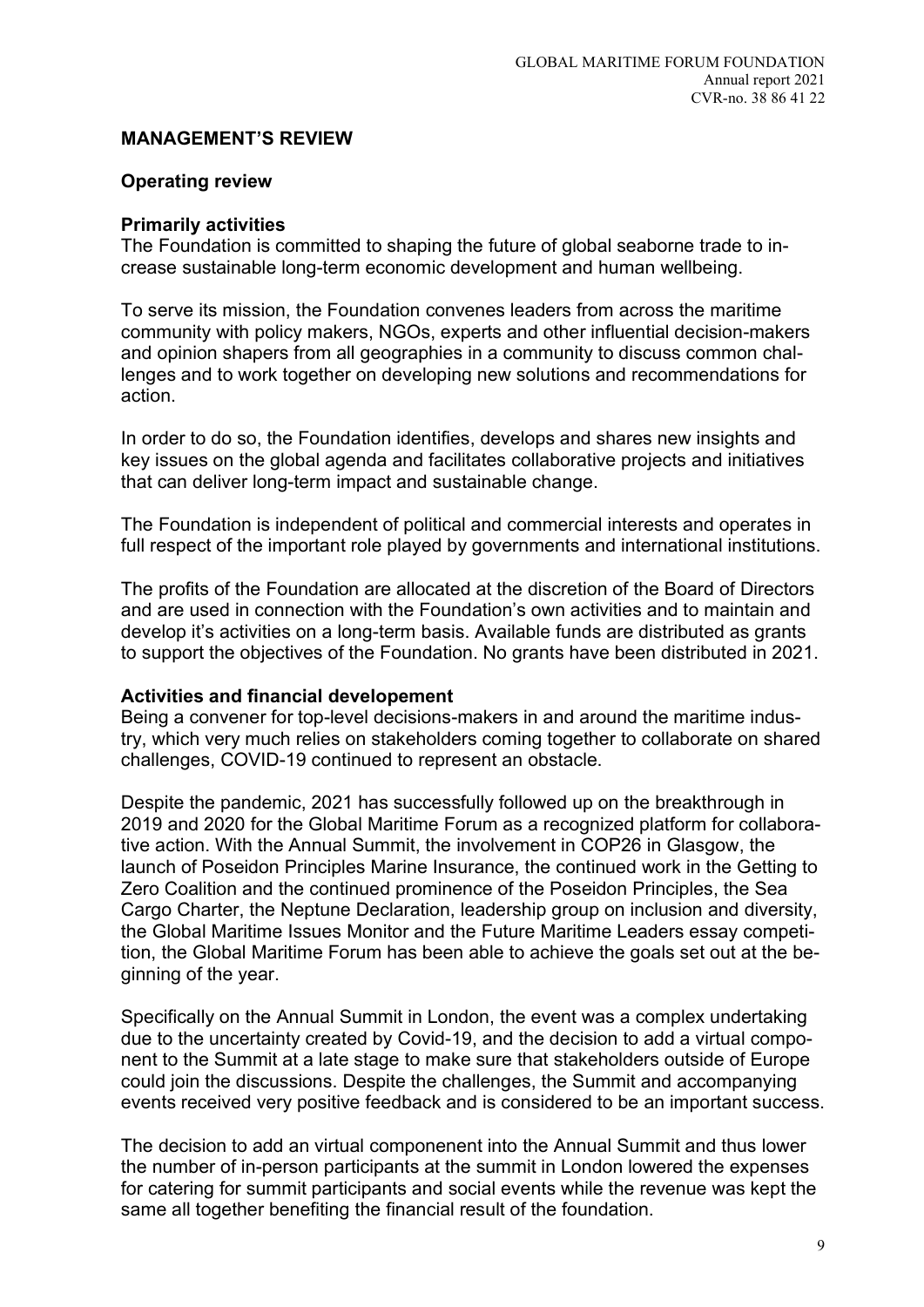## Operating review

## Activities and financial development (Continuted)

The Foundation has agreements with 6 strategic partners, 39 partners and 6 project partners, each supporting the Global Maritime Forum's mission through a commitment of cost contribution. The Foundation has recognised revenues of EUR 4.985 thousand in the income statement for 2021, when including received contribution.

A significant increase in project activities throughout 2021 played an important role in the growth in revenue. Particularly, Mission Possible Partnership and Quadrature Climate Foundation projects together represent a major part of the recognized revenue for all the external projects in 2021.

Of the external and staff costs in 2021, EUR 840 thousand has been spent on the Annual Summit held in October and additional activities.

The profit after tax for 2021 amounts to EUR 1.079 thousand, which is very satisfactory.

The profit for the year is transferred to retained earnings under the equity after a reservation has been made of EUR 200 thousand to the grant reserve. The total grant reserve amounts to EUR 350 thousand at 31 December 2021. The total retained earnings under the equity amounted to EUR 1.292 thousand at 31 December 2021.

## Expectations for the future

The situation in Ukraine and the sanctions are not expected to have any direct or significant impact on the foundation and its activities. In addition, COVID-19 is not regarded as a critical challenge to the Danish society and the situation is getting more and more back to normal as it was known before the pandemic. That said, being a convener for top-level decisions-makers in and around the global maritime industry involves different regional and national approaches, restraints and travel restrictions to mitigating the pandemic. Thus, the Global Maritime Forum will in the year to come continue to develop both in-person as well as virtual initiatives to adapt to the new reality. However, the partnership contributions have not been negatively impacted, and this is not expected to change in the future. Therefore, the Foundation has a reason to expect the same high level of activities in 2022.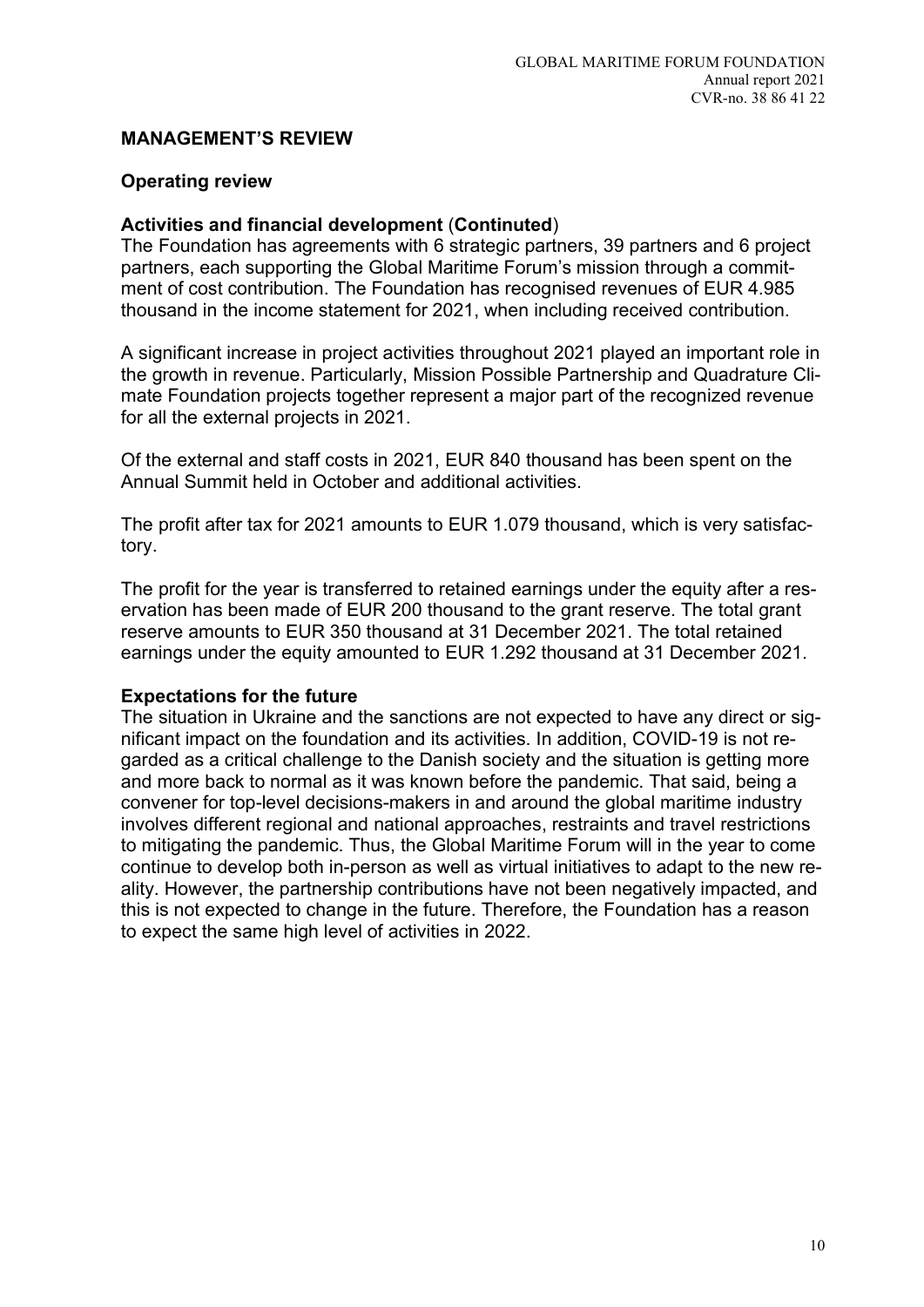## Operating review

### Foundation governance

The Foundation complies with the recommendations on foundation governance in accordance with section 77a of the Danish Financial Statements.

The statutory statement is available on the Global Maritime Forum Foundation's website, which can be accessed via the following link:

http://www.globalmaritimeforum.org/content/2022/03/Statutory-report-on-foundationgovernance\_2021.pdf

### Policy for distributions

In accordance with the objective of the foundation support is provided to bring leaders from all parts of the maritime value chain together with policy makers, NGOs, experts and other influential decision makers and opinion leaders from all over the world in a community to discuss common challenges and work together to develop new solutions and recommendations.

The Foundation supports projects that work to shape the future of global maritime trade in order to promote long-term, sustainable economic development and human wellbeing. Determining such support is derived from the criteria stated in the Articles of Association of the foundation.

The Global Maritime Forum do that by identifying, facilitating and supporting activities involving high level executives and leaders as well as young leaders from across the value chain of seaborne trade together with other key stakeholders for the purpose of developing and sharing new knowledge and essential issues on the global agenda, initiatives that help identify new solutions to benefit both society and industry, and collaborative projects and initiatives that can result in long-term impacts and sustainable changes. Global Maritime Forum does not support individual companies, or activities which have already been finalized.

No distributions have been made in 2021. The policy for distributions is available on the website of the Foundation.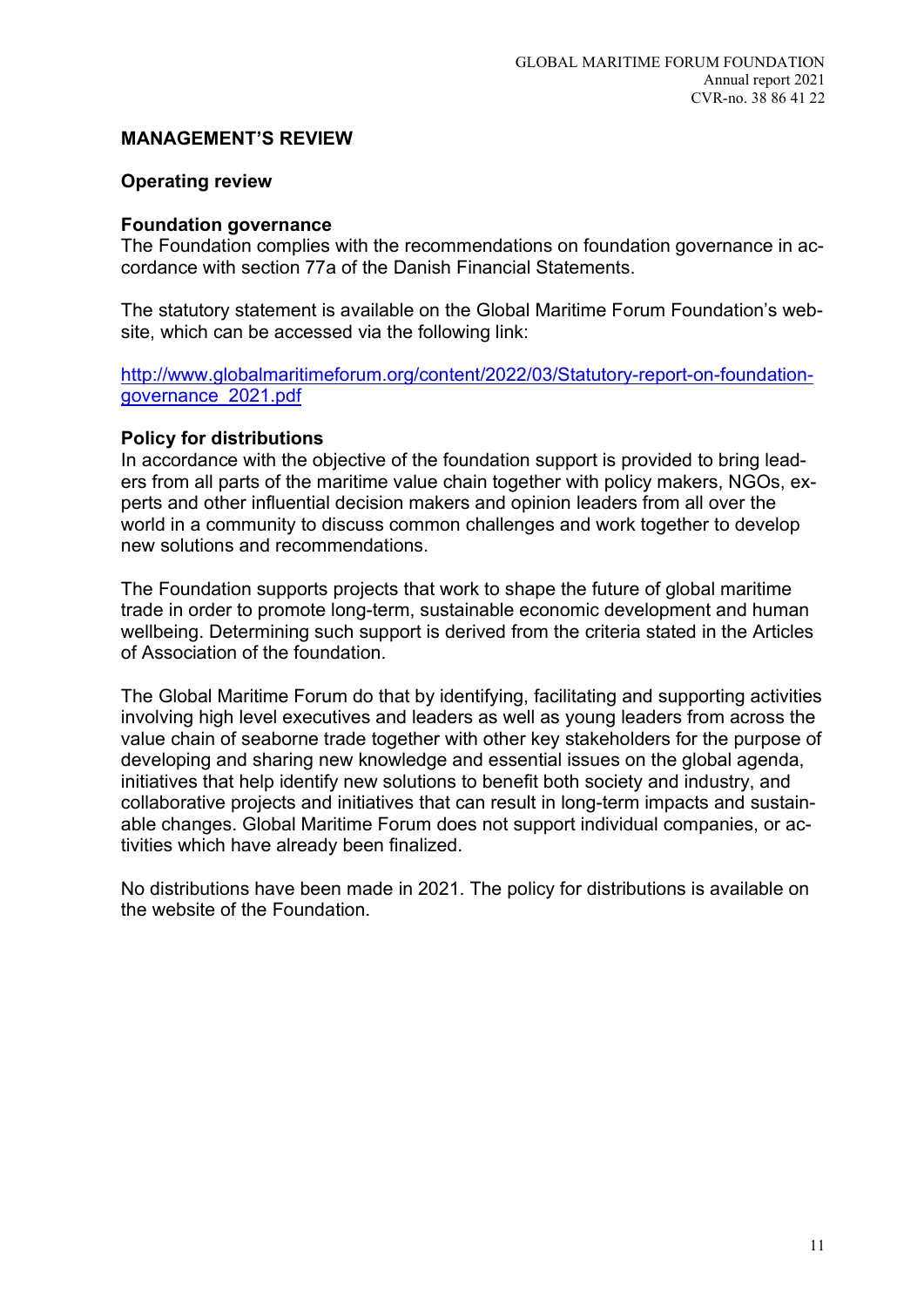## Accounting policies

The annual report of Global Maritime Forum Foundation for 2021 has been prepared in accordance with the provisions in the Danish Financial Statements Act applying to reporting class B entities.

The accounting policies are consistent with those for last year.

The Foundation applies EUR as its functional and reporting currency. The exchange rate used as per 31 December 2021 between DKK and EUR is 743.65 (2020: 743.93).

### Foreign currency translation

On initial recognition, transactions denominated in foreign currencies are translated at the exchange rates at the transaction date. Foreign exchange differences arising between the exchange rate at the transaction date and the rate at the date of payment are recognised in the income statement as financial income or financial expenses.

Receivables and payables and other monetary items denominated in foreign currencies are translated at closing rates. The difference between the exchange rates at the balance sheet date and the date at which the receivable or payable arose or was recognised in the latest financial statements is recognised in the income statement as financial income or financial expenses.

Non-current assets acquired in foreign currencies are measured at the exchange rates at the transaction date.

#### Recognition and measurement

Assets are recognised in the balance sheet when it is probable that future economic benefits will flow to the Foundation and the value of the asset can be reliably measured.

Liabilities are recognised in the balance sheet when an outflow of economic resources is probable and when the liability can be reliably measured.

On initial recognition, assets and liabilities are measured at cost. Subsequently, assets and liabilities are measured as described below for each individual item.

In recognising and measuring assets and liabilities, any gains, losses and risks occurring prior to the presentation of the annual report that evidence conditions existing at the balance sheet date are taken into account.

Income is recognised in the income statement as earned, including value adjustments of financial assets and liabilities measured at fair value or amortised cost. Equally, costs incurred to generate the year's earnings are recognised, including depreciation, amortisation, impairment losses and provisions as well as reversals as a result of changes in accounting estimates of amounts which were previously recognised in the income statement.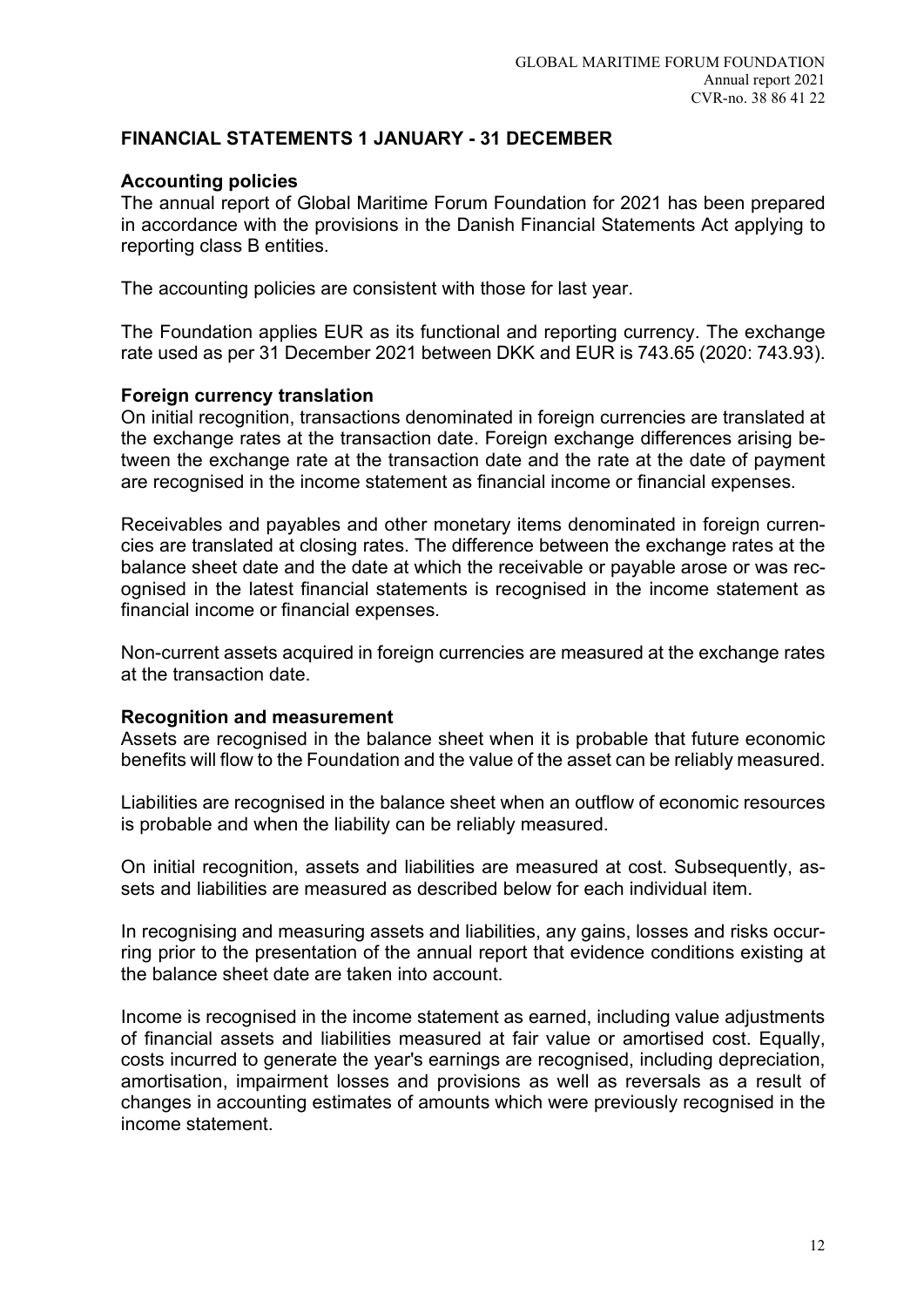### Accounting policies

#### Income statement

#### **Revenue**

Income from partnership agreements, contributions and sponsorships are recognised in the income statement as earned and when the income relates to activities for the period.

Revenue is measured at the fair value of the agreed consideration exclusive of VAT and taxes charged on behalf of third parties. All discounts and rebates granted are recognised in revenue.

In so far as revenue is considered prepayments or revenue comes with obligations to fulfill certain activities, revenues is recognised as liabilities (deferred income) until the obligations have been fulfilled and the revenue is considered earned and recognised in the income statement.

The foundation uses IAS 18 as interpretation for the recognition of revenues.

#### Other external expenses

Other external expenses comprise expenses relating to the arrangement of a Global Maritime Forum and the administration of the Foundation, including expenses for rent, secretariat, travel, web, advisers etc.

#### Staff costs

Staff costs comprise wages, salaries and benefits, including holiday allowance and other social security costs, for the Foundation's employees less refunds received from public authorities.

#### Financial income and expenses

Financial income and expenses comprise interest income and expense, realised and unrealised gains and losses on payables and transactions denominated in foreign currencies as well as surcharges and refunds under the on-account tax scheme.

#### Tax for the year

Tax for the year comprises current tax for the year and changes in deferred tax. The tax expense relating to the profit/loss for the year is recognised in the income statement, and the tax expense relating to amounts directly recognised in equity is recognised directly in equity. The tax expense recognised in the income statement relating to the extraordinary profit/loss for the year is allocated to this item, whereas the remaining tax expense is allocated to the profit/loss for the year from ordinary activities.

The Danish tax legislation for Foundations like Global Maritime Forum Foundation offers the option to make provisions for coming grants as means for reduction in the tax payments. The provisions are not recognised in the financial statements.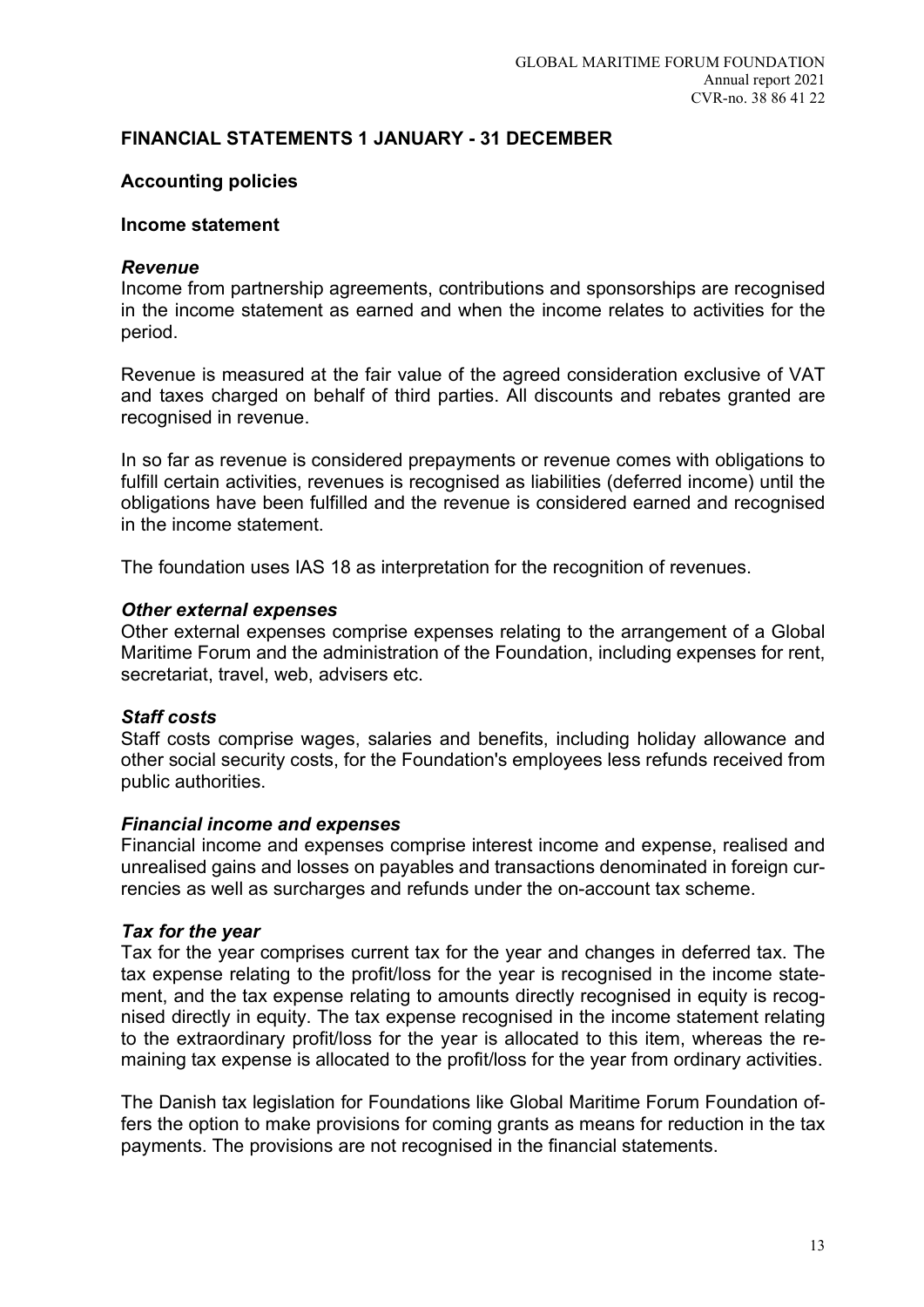## Accounting policies

### **Grants**

Grants are recognised in the annual report when the grants have been announced to the receiver and the Foundation is obligated to pay out the grants.

The grants are recognised as an appropriation of the profit or loss for the period.

### Balance sheet

### Intangible assets

On initial recognition, intangible assets are measured at cost.

Acquired software are measured at cost less accumulated amortization. Software is amortised on a straight-line basis over the expected useful lives of the software, which are 3 years.

Cost comprises the purchase price but not production overheads or borrowing costs.

Gains and losses on the disposal of intangible assets are calculated as the difference between the selling price less costs to sell and the carrying amount at the date of disposal. Gains and losses are recognized in the income statement as other operating income or other operating expenses, respectively.

#### Equipment and leasehold improvements

On initial recognition, equipment and leasehold improvements are measured at cost.

Equipment and leasehold improvements are subsequently measured at cost less accumulated depreciation.

The basis of depreciation is based on the residual value of the asset at the end of its useful life and is reduced by impairment losses, if any. The depreciation period and the residual value are determined at the time of acquisition and are reassessed every year. Where the residual value exceeds the carrying amount of the asset, no further depreciation charges are recognised.

In case of changes in the depreciation period or the residual value, the effect on the depreciation charges is recognised prospectively as a change in accounting estimates.

Cost comprises the purchase price and any costs directly attributable to the acquisition until the date when the asset is available for use. Production overheads and borrowing costs are not included in cost.

Where individual components of an item of equipment and leasehold improvements have different useful lives, they are accounted for as separate items, which are depreciated separately.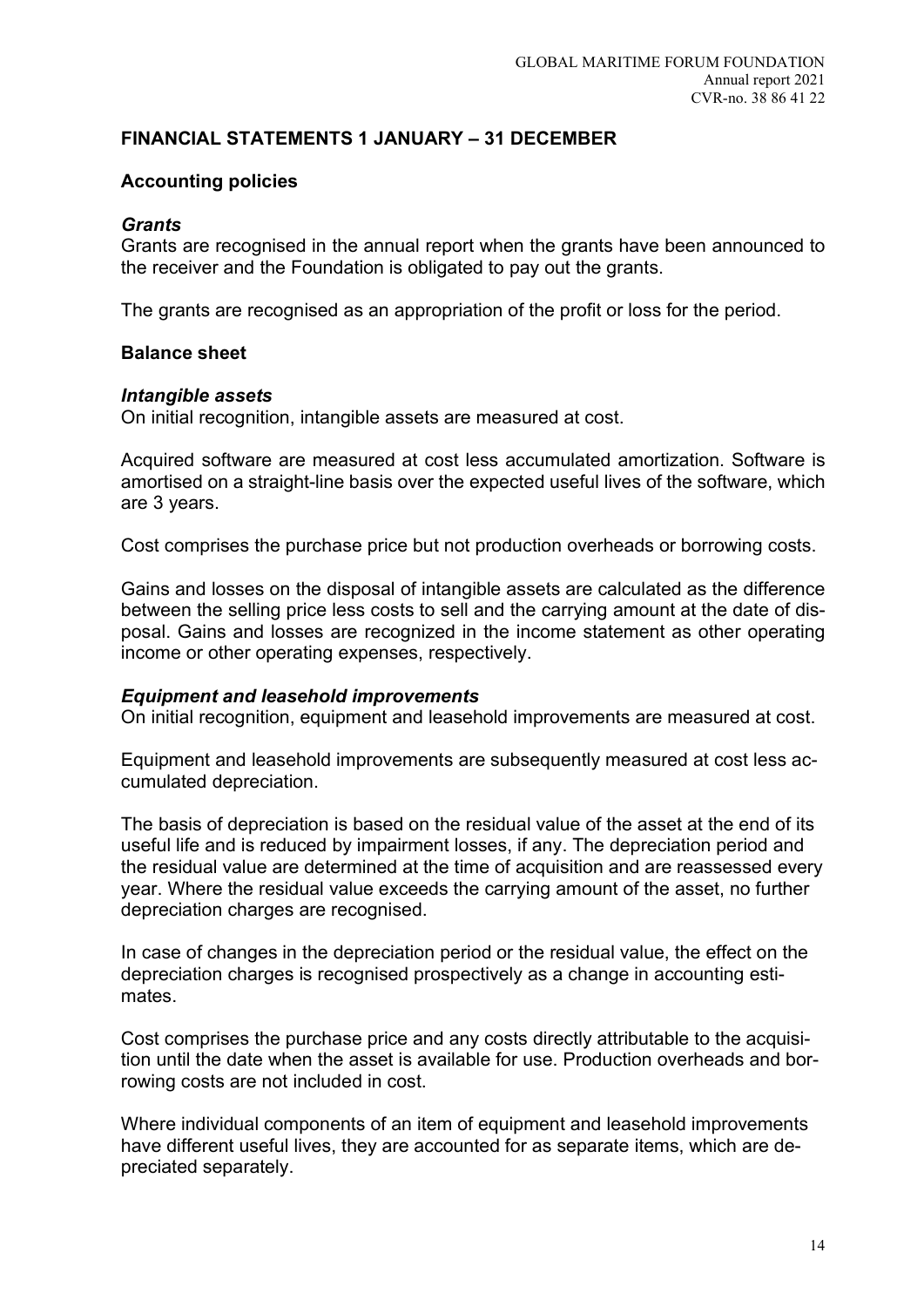## Accounting policies

## Equipment and leasehold improvements (continued)

Depreciation is provided on a straight-line basis over the expected useful lives of the assets, which are as follows:

| Equipment              | 3-5 years |
|------------------------|-----------|
| Leasehold improvements | 5 years   |

Gains and losses on the disposal of equipment and leasehold improvements are calculated as the difference between the selling price less costs to sell and the carrying amount at the date of disposal. Gains and losses are recognised in the income statement as other operating income or other operating expenses, respectively.

## Impairment of non-current assets

The carrying amount of equipment and leasehold improvements are tested annually for indication of impairment other than the decrease in value reflected by depreciation.

Impairment tests are conducted on individual assets or groups of assets when there is indication of impairment. The carrying amount of impaired assets is reduced to the higher of the net selling price and the value in use (recoverable amount).

The value in use is determined as the present value of the anticipated net cash flows from the use of the asset or group of assets.

Previously recognised impairment losses are reversed when the reason for recognition no longer exists.

## Receivables

Receivables are measured at amortised cost.

The foundation uses IAS 39 as interpretation for the recognition of write-down on receivables.

An impairment loss is recognised if there is objective evidence that a receivable or a group of receivables is impaired. If there is objective evidence that an individual receivable has been impaired, an impairment loss is recognised on an individual basis.

Receivables with no objective indication of individual impairment are assessed for objective indication of impairment on a portfolio basis. The portfolios are primarily composed on the basis of debtors' domicile and credit ratings in accordance with the Foundation's credit risk management policy. The objective indicators used for portfolios are determined based on historical loss experience.

Impairment losses are calculated as the difference between the carrying amount of the receivables and the present value of the expected cash flows, including the realisable value of any collateral received. The effective interest rate for the individual receivable or portfolio is used as discount rate.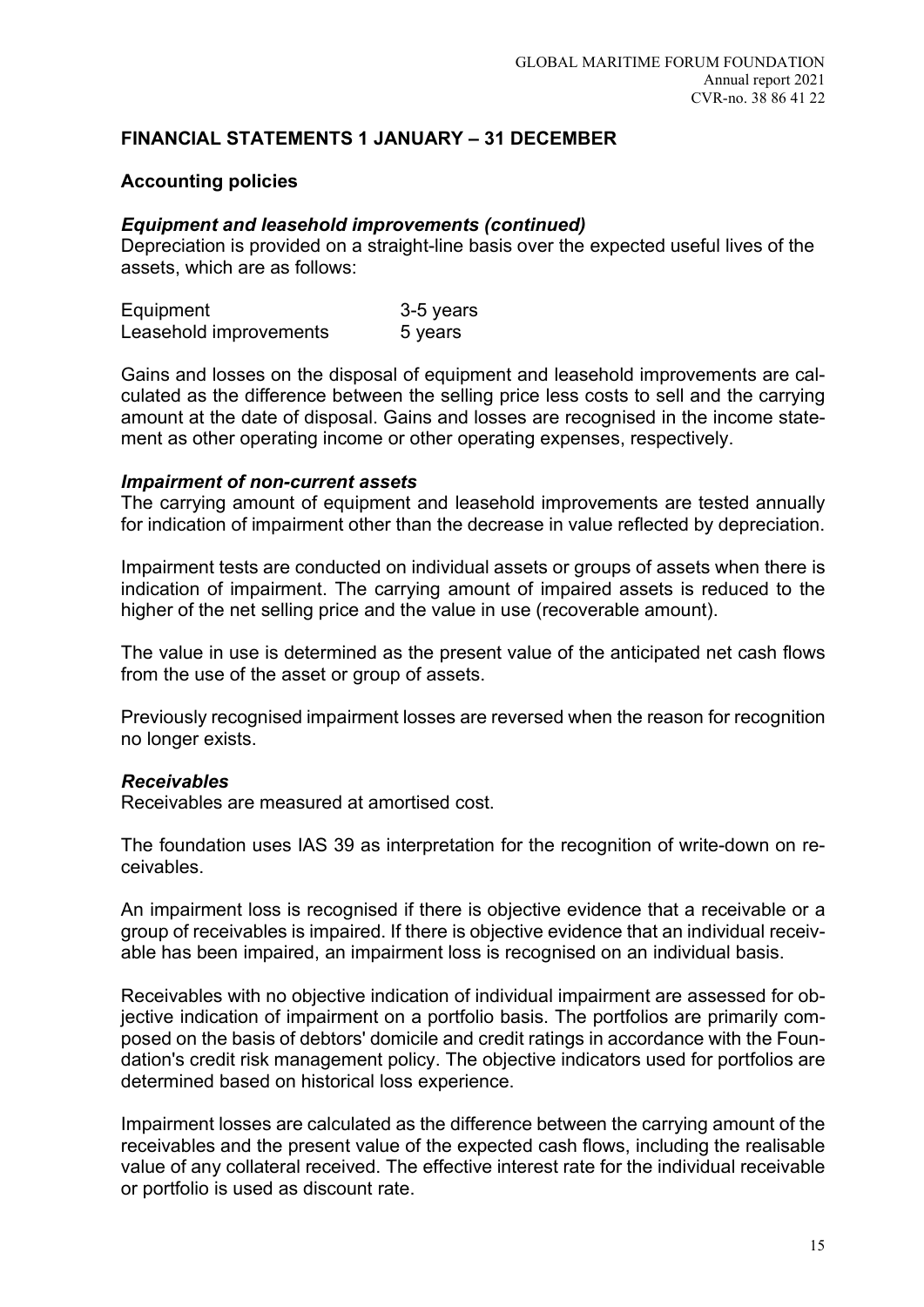## Accounting policies

## **Prepayments**

Prepayments comprise expenses incurred concerning subsequent financial years.

## **Equity**

The Foundation's equity is divided into a capital base (undistributable) and retained earnings (distributable) according to the Danish Commercial Foundations Act and the Foundation's statutes. Amounts reserved for future grants are recognized in a separate reserve.

## Income tax and deferred tax

Current tax payable and receivable are recognised in the balance sheet as tax computed on the taxable income for the year, adjusted for tax on prior-year taxable income and tax paid on account.

Deferred tax is measured using the balance sheet liability method on all temporary differences between the carrying amount and the tax base of assets and liabilities. Where alternative tax rules can be applied to determine the tax base, deferred tax is measured based on the planned use of the asset or settlement of the liability, respectively.

Deferred tax assets, including the tax base of tax loss carry-forwards, are measured at the value at which they are expected to be utilised, either through elimination against tax on future earnings or through a set-off against deferred tax liabilities within the same legal tax entity. Any deferred net assets are measured at net realisable value.

Deferred tax is measured according to the tax rules and at the tax rates applicable at the balance sheet date when the deferred tax is expected to crystallise as current tax. Changes in deferred tax due to changes in the tax rate are recognised in the income statement.

## **Liabilities**

Liabilities comprise deferred income, trade payables and other payables. Liabilities are measured at net realisable value.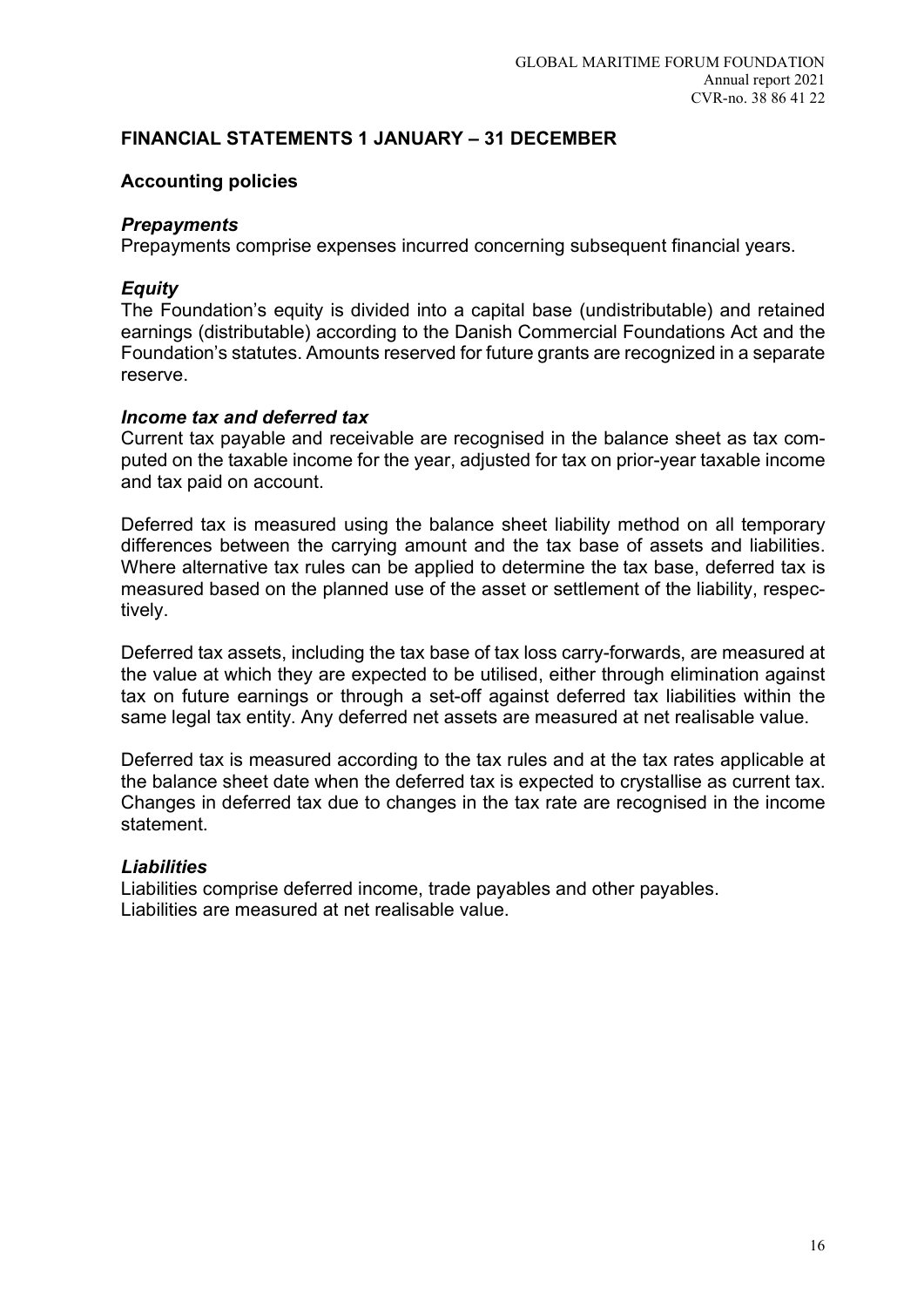## **Income statement**

| <b>EUR</b>                                                      | <b>Note</b>    | 2021         | 2020         |
|-----------------------------------------------------------------|----------------|--------------|--------------|
|                                                                 |                |              |              |
| Revenue                                                         |                | 4.984.890    | 2.374.753    |
| Other external expenses                                         |                | $-2.090.110$ | $-1.079.257$ |
| <b>Gross margin</b>                                             |                | 2.894.780    | 1.295.496    |
| <b>Staff costs</b>                                              | 1              | $-1.537.203$ | -932.332     |
| Depreciation                                                    | 2,3            | $-27.628$    | $-25.698$    |
| <b>Profit before net financials</b>                             |                | 1.329.949    | 337.466      |
|                                                                 |                |              |              |
| <b>Financial income</b>                                         |                | 68.845       | 0            |
| <b>Financial expenses</b>                                       |                | $-15.475$    | $-4.361$     |
| <b>Profit before tax</b>                                        |                | 1.383.319    | 333.105      |
| Tax for the year                                                | $\overline{4}$ | $-303.912$   | 0            |
| <b>Profit for the year</b>                                      |                | 1.079.407    | 333.105      |
|                                                                 |                |              |              |
| <b>Recommended distribution of profit</b>                       |                |              |              |
| Grants during the year                                          |                | 0            | $\Omega$     |
| Transferred to grants reserve<br><b>Transferred to retained</b> |                | 200.000      | 50.000       |
| earnings under equity                                           |                | 879.407      | 283.105      |
|                                                                 |                | 1.079.407    | 333.105      |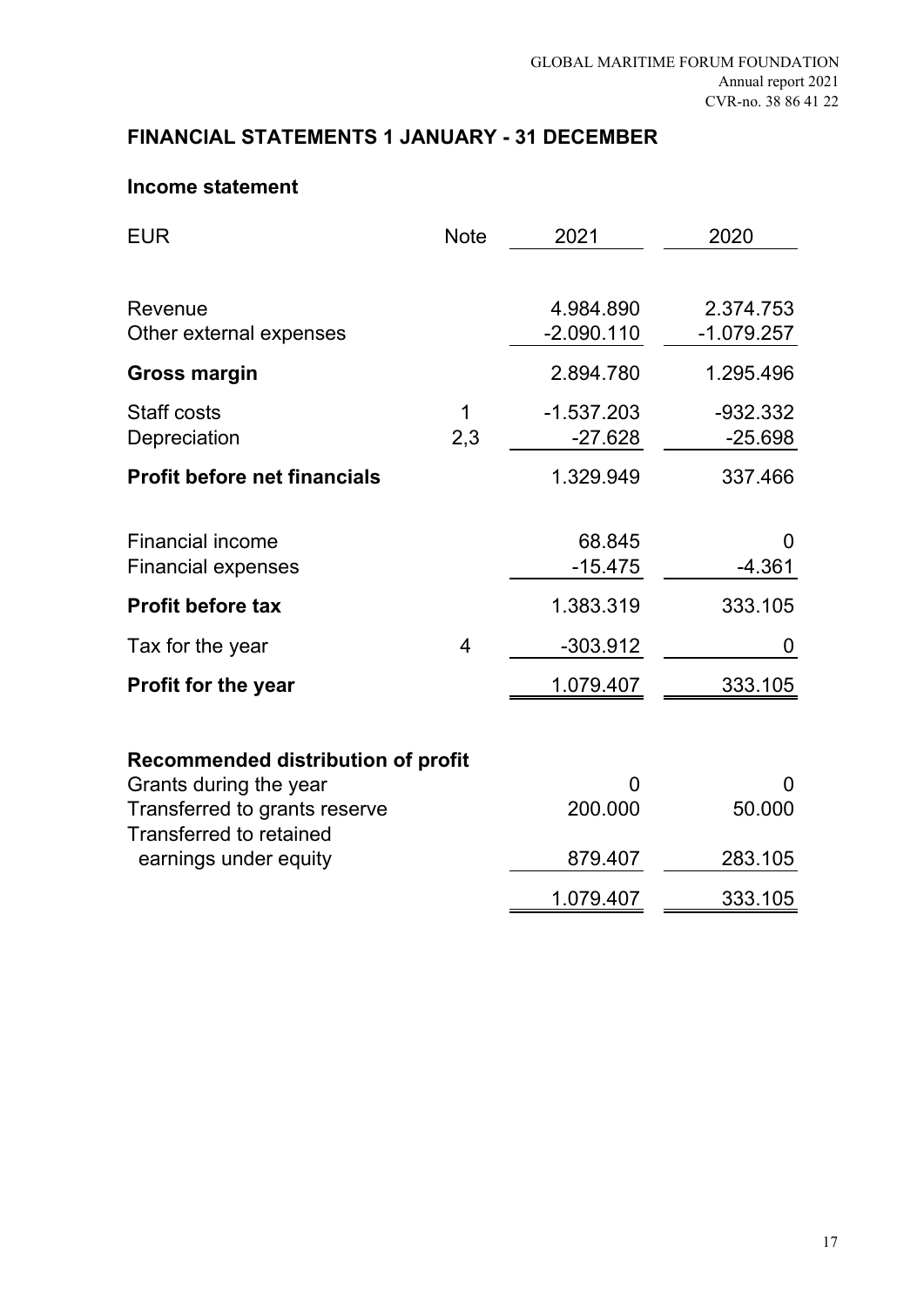## **Balance sheet**

| <b>EUR</b>                                                 | <b>Note</b>    | 2021             | 2020        |
|------------------------------------------------------------|----------------|------------------|-------------|
|                                                            |                |                  |             |
| <b>ASSETS</b>                                              |                |                  |             |
| <b>Non-current assets</b><br>Intangible assets<br>Software | $\overline{2}$ | 0                | 4.862       |
| <b>Tangible assets</b>                                     |                |                  |             |
| Equipment<br>Leasehold improvement                         | 3<br>3         | 75.829<br>48.410 | 20.865<br>0 |
| <b>Total tangible assets</b>                               |                | 124.239          | 20.865      |
| <b>Total non-current assets</b>                            |                | 124.239          | 25.727      |
| <b>Current assets</b><br><b>Receivables</b>                |                |                  |             |
| Trade receivables                                          |                | 327.362          | 747.040     |
| Other receivables                                          |                | 1.283.140        | 223.053     |
| Prepayments                                                |                | 43.934           | 11.906      |
| <b>Total receivables</b>                                   |                | 1.654.436        | 981.999     |
| Cash                                                       |                | 1.724.074        | 41.995      |
| <b>Total current assets</b>                                |                | 3.378.510        | 1.023.994   |
| <b>TOTAL ASSETS</b>                                        |                | 3.502.749        | 1.049.721   |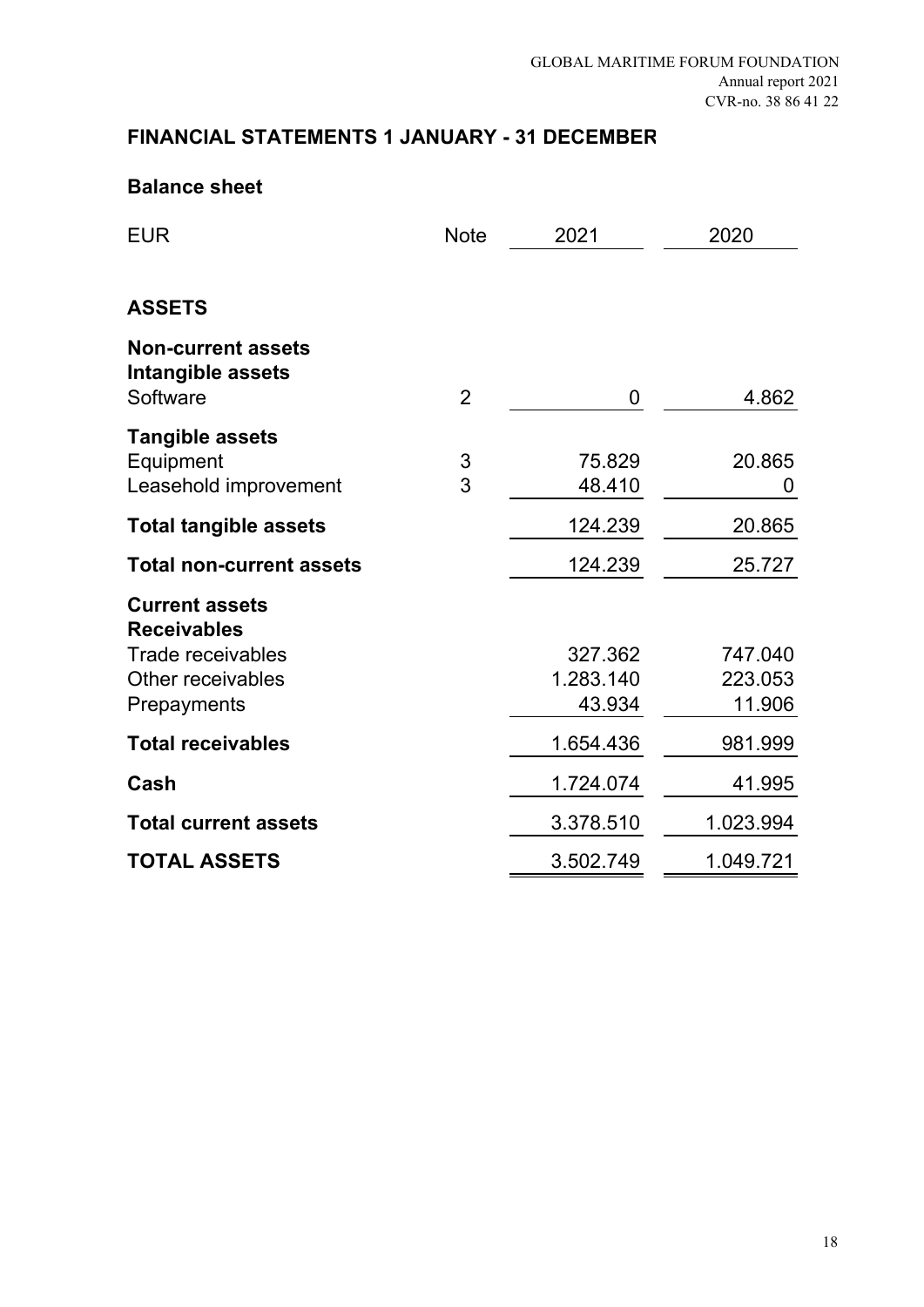## **Balance sheet**

| <b>EUR</b>                                                                                        | <b>Note</b> | 2021                                     | 2020                              |
|---------------------------------------------------------------------------------------------------|-------------|------------------------------------------|-----------------------------------|
|                                                                                                   |             |                                          |                                   |
| <b>EQUITY AND LIABILITIES</b>                                                                     |             |                                          |                                   |
| <b>Equity</b><br>Capital base<br><b>Grants reserve</b><br><b>Retained earnings</b>                |             | 40.295<br>350.000<br>1.292.100           | 40.295<br>150.000<br>412.693      |
| <b>Total equity</b>                                                                               |             | 1.682.395                                | 602.988                           |
| <b>Current liabilities</b><br>Deferred income<br>Trade payables<br>Tax payables<br>Other payables |             | 838.561<br>335.862<br>316.980<br>328.951 | 143.820<br>91.725<br>0<br>211.187 |
| <b>Total current liabilities</b>                                                                  |             | 1.820.354                                | 446.732                           |
| <b>TOTAL EQUITY AND LIABILITIES</b>                                                               |             | 3.502.749                                | 1.049.721                         |
| <b>Related parties</b>                                                                            | 5           |                                          |                                   |
| <b>Contractual obligations and</b><br>contingencies, etc.                                         | 6           |                                          |                                   |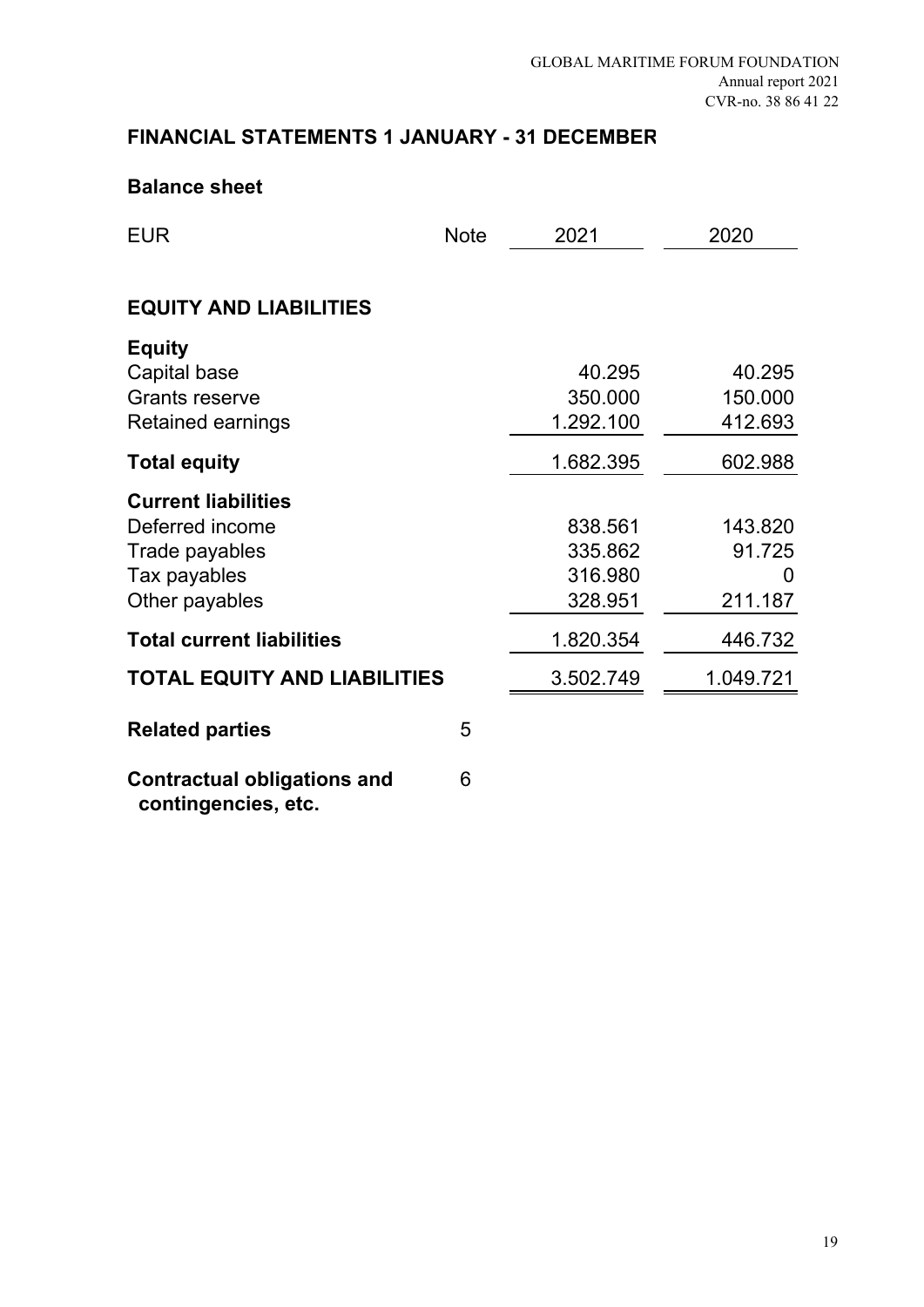| EUR                                           | Capital<br>base | Grants<br>reserve | Retained<br>earnings | Total     |
|-----------------------------------------------|-----------------|-------------------|----------------------|-----------|
| <b>Equity</b>                                 |                 |                   |                      |           |
| Equity, 1 Jan. 2020                           | 40.295          | 100.000           | 129.588              | 269.883   |
| Transfer, see "distri-                        |                 |                   |                      |           |
| bution of profit"                             | 0               | 50.000            | 283.105              | 333.105   |
| Equity, 1 Jan. 2021<br>Transfer, see "distri- | 40.295          | 150.000           | 412.693              | 602.988   |
| bution of profit"                             | 0               | 200.000           | 879.407              | 1.079.407 |
| <b>Equity, 31. Dec. 2021</b>                  | 40.295          | 350.000           | 1.292.100            | 1.682.395 |

# **Statement of changes in equity**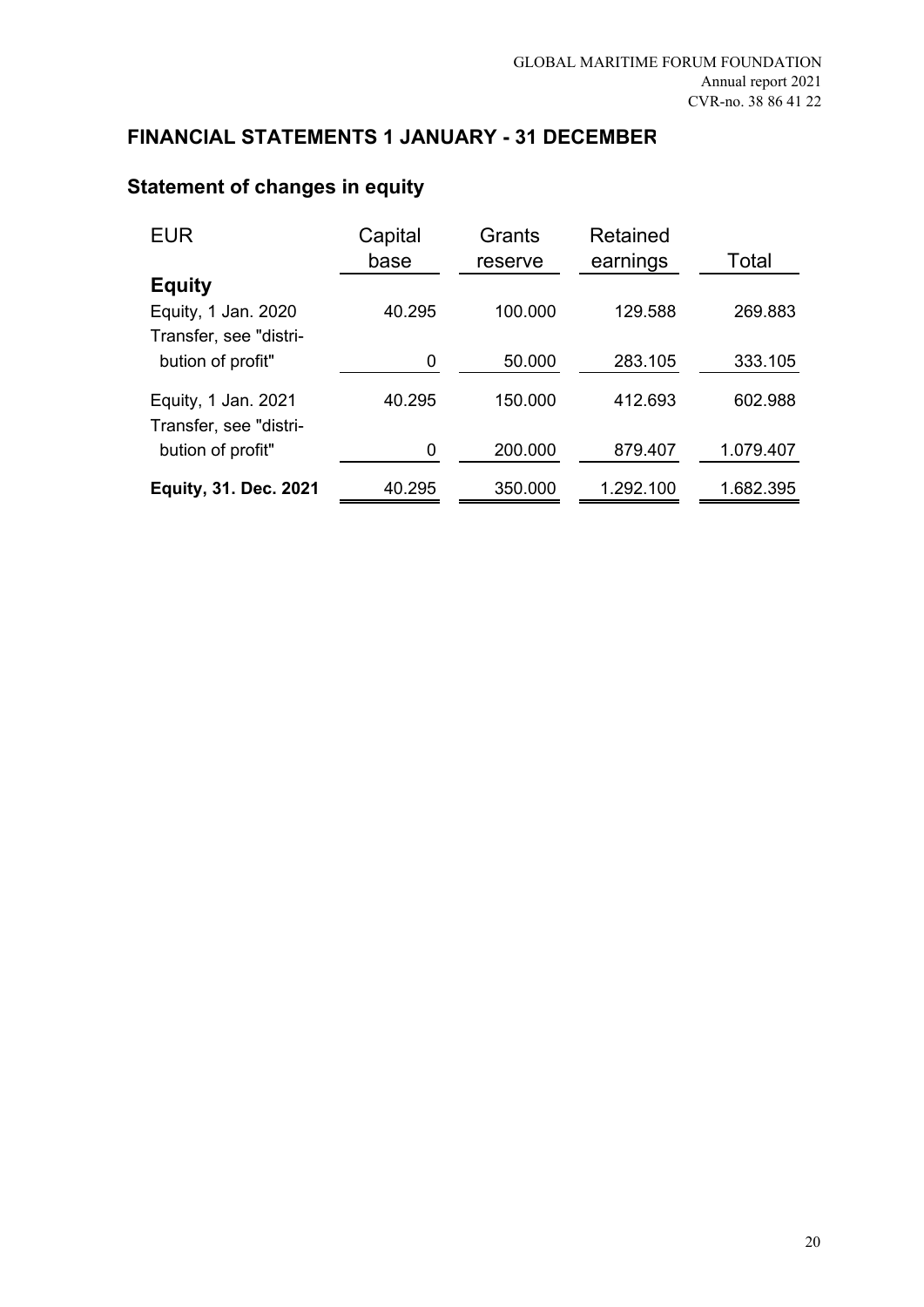## **Notes**

| <b>EUR</b>                                                         | 2021                      | 2020                    |
|--------------------------------------------------------------------|---------------------------|-------------------------|
| 1 Staff costs<br>Wages and salaries<br>Other social security costs | $-1.521.920$<br>$-15.283$ | $-920.833$<br>$-11.499$ |
| <b>Total staff costs</b>                                           | $-1.537.203$              | $-932.332$              |
| Average number of full-time employees                              | 19                        |                         |

Wages and salaries to the Executive Board amounts to EUR 472 thousand of which Johannah Christensen has received EUR 171 thousand, Kasper Søgaard has received EUR 145 thousand and and Michael Søsted has received EUR 156 thousand. The Board of Directors has not received any remuneration during the year.

| 2 Intangible assets                            | Software              |
|------------------------------------------------|-----------------------|
| Cost at 1 January and 31 December 2021         | 34.185                |
| Depreciation at 1 January 2021<br>Depreciation | $-29.323$<br>$-4.862$ |
| Depreciation at 31 December 2021               | -34.185               |
| <b>Carrying amount at 31 December 2021</b>     |                       |

| 3 Tangible assets                              | Equipment              | Leasehold<br><i>improvements</i> |
|------------------------------------------------|------------------------|----------------------------------|
| Cost at 1 January 2021<br><b>Additions</b>     | 39.930<br>72.351       | 53.789                           |
| Cost at 31 December 2021                       | 112.281                | 53.789                           |
| Depreciation at 1 January 2021<br>Depreciation | $-19.065$<br>$-17.387$ | $-5.379$                         |
| Depreciation at 31 December 2021               | $-36.452$              | $-5.379$                         |
| <b>Carrying amount at 31 December 2021</b>     | 75.829                 | 48.410                           |